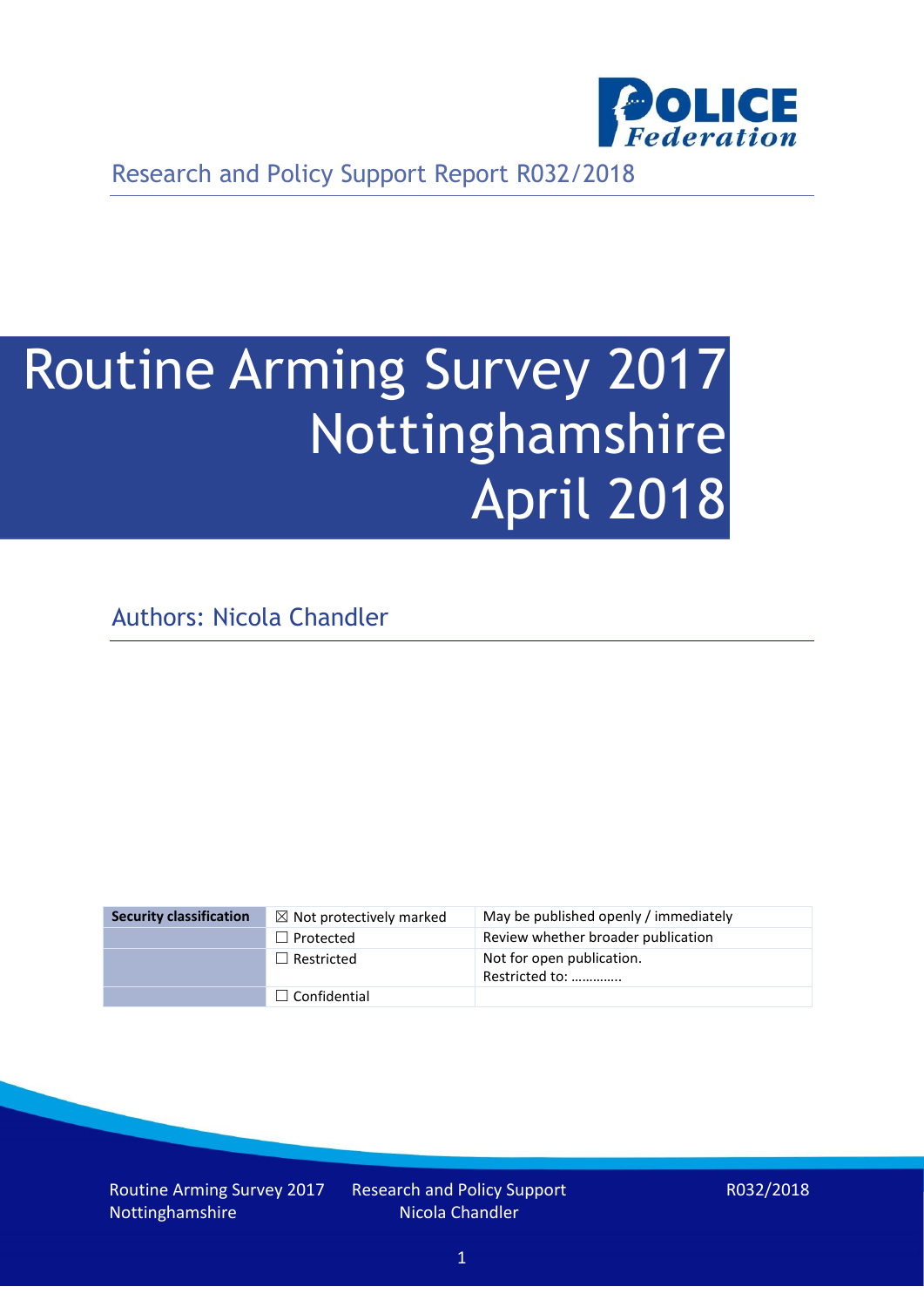## **INTRODUCTION**

This report provides a summary of responses to the PFEW routine arming survey received from respondents in Nottinghamshire.

The PFEW routine arming survey was open between 31st July and 1st September 2017. The survey asked respondents about their experiences and attitudes in the following areas:

- Satisfaction with their current access to armed support
- Views on routine arming
- Views on other protective measures and equipment
- The number of times respondents had felt their life had been threatened at work in the last two years

Where appropriate, details of average responses for the police service as a whole are also presented, differences between the national and local responses have not been tested statistically and therefore any differences reported are for guidance only and must be treated with caution.

#### **RESPONSE RATE AND RESPONDENTS**

438 responses were received from respondents in Nottinghamshire. This reflects a response rate of approximately 24%, based on Home Office figures from 2017. This compares to a national response rate of 27% of federated rank members.

The findings presented in this report have a margin of error of 4%. This margin of error has been calculated using the number of responses received from officers in Nottinghamshire compared to the number of officers in the force as a whole. A margin of error of 5% or less is generally considered to be within the normal bounds of academic rigor. If this threshold has not been met, the results from this report must be interpreted more cautiously.

83% of responses from Nottinghamshire were received from male officers and 17% of responses were from female officers. 72% of respondents were Constables, 20% were Sergeants and 8% were Inspectors or Chief Inspectors.

62% of respondents said that they were in a frontline role.

Routine Arming Survey 2017 Nottinghamshire

Research and Policy Support Nicola Chandler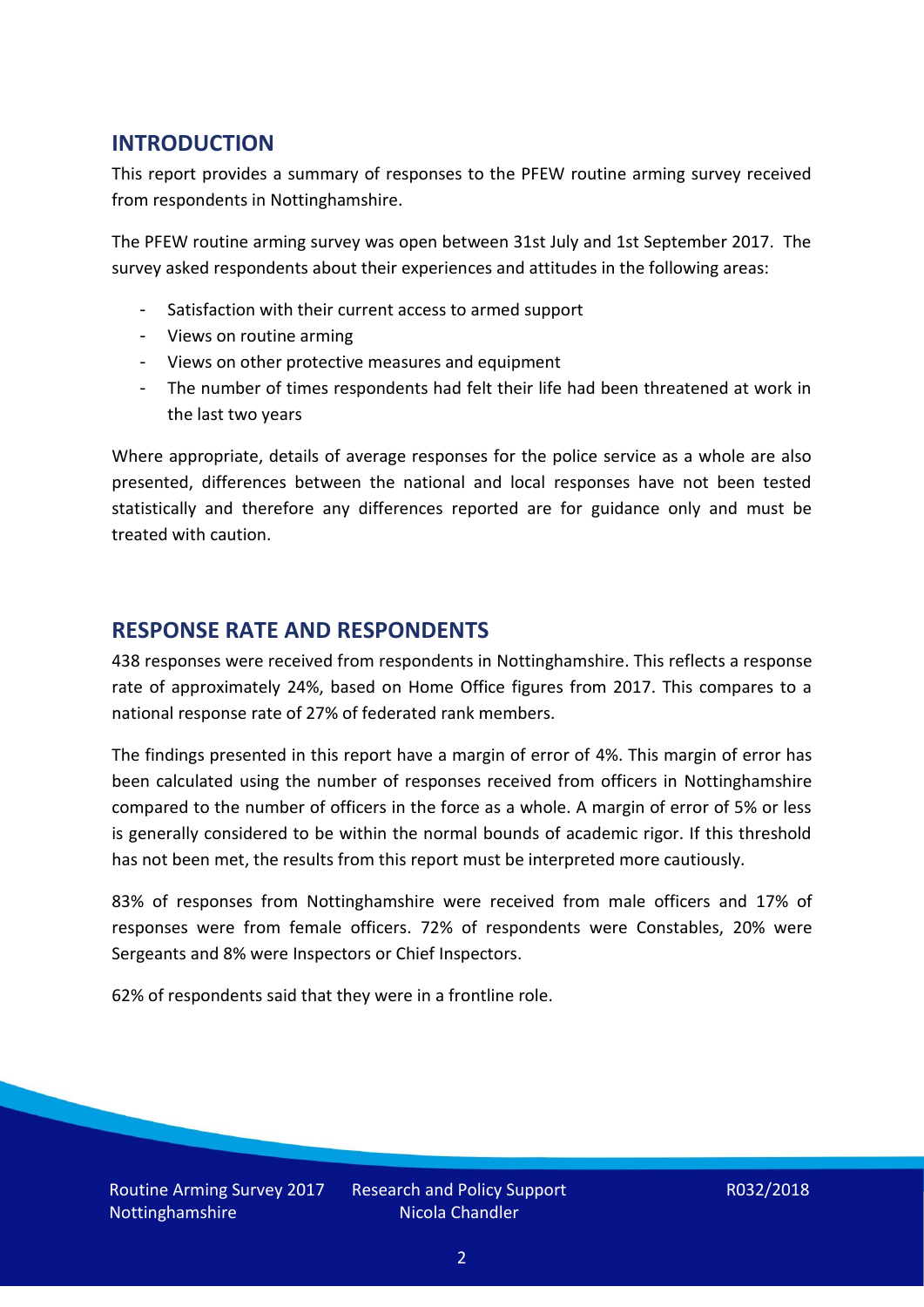## **SATISFACTION WITH CURRENT ARMED SUPPORT**

Of those respondents who had a view, 15% within Nottinghamshire said that they were either very or fairy satisfied that armed support would be readily available should they require it. In comparison, 85% were either not very or not at all satisfied that armed support would be available.

Nationally, 43% of respondents were either very or fairly satisfied that armed support would be readily available should they require it.

|                                                                                               | <b>Very satisfied</b> | <b>Fairly</b><br>satisfied | Not very<br>satisfied | Not at all<br>satisfied |
|-----------------------------------------------------------------------------------------------|-----------------------|----------------------------|-----------------------|-------------------------|
| How satisfied are you<br>that armed support is<br>readily available should<br>you require it? | 2%                    | 13%                        | 33%                   | 53%                     |

## **VIEWS ON ROUTINE ARMING**

42% of respondents within Nottinghamshire said that they were in favour of routine arming, insofar as they felt all officers should receive appropriate training and be armed at all times when on duty. This compares to 34% of respondents across England and Wales as a whole.

| All police officers<br>should receive<br>appropriate training<br>and be armed at all<br>times when on duty | All police officers<br>should receive<br>appropriate training<br>and firearms should<br>be issued to them as<br>and when necessary | <b>Firearms should not</b><br>be issued to all<br>police officers, but<br>more officers should<br>receive appropriate<br>training and be issue | The present number<br>of officers who are<br>specially trained to<br>carry firearms is<br>about right |  |
|------------------------------------------------------------------------------------------------------------|------------------------------------------------------------------------------------------------------------------------------------|------------------------------------------------------------------------------------------------------------------------------------------------|-------------------------------------------------------------------------------------------------------|--|
| 42%                                                                                                        | 17%                                                                                                                                | 38%                                                                                                                                            | 4%                                                                                                    |  |

62% of respondents within Nottinghamshire said that they would be prepared to be routinely armed whilst on duty. Nationally, this proportion was 55%. 8% of respondents

Routine Arming Survey 2017 Nottinghamshire

Research and Policy Support Nicola Chandler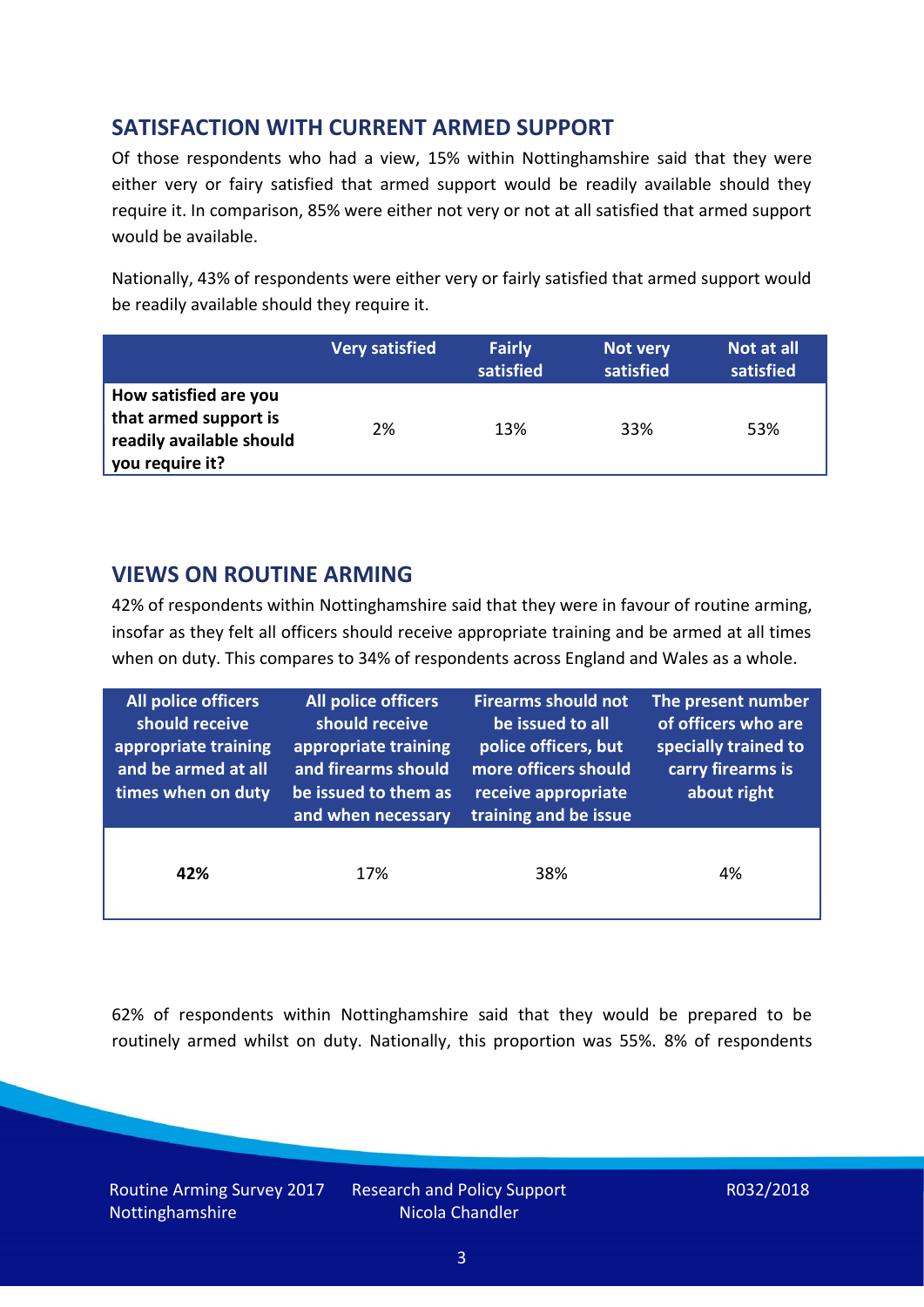within Nottinghamshire, said that they would not carry a firearm whilst on duty under any circumstances, compared to 11% of respondents in England and Wales as a whole.

| I would be prepared<br>to carry a firearm at<br>all times on duty | I would be prepared<br>to carry a firearm<br>whilst on duty if<br>necessary | I would be prepared<br>to carry a firearm<br>whilst on duty if<br>ordered to do so | <b>Under no</b><br>circumstances would<br>I carry a firearm<br>whilst on duty |
|-------------------------------------------------------------------|-----------------------------------------------------------------------------|------------------------------------------------------------------------------------|-------------------------------------------------------------------------------|
| 62%                                                               | 20%                                                                         | 11%                                                                                | 8%                                                                            |

### **VIEWS ON OTHER PROTECTIVE MEASURES AND EQUIPMENT**

7% of respondents in Nottinghamshire (for whom it is applicable to their role), said that they currently had access to double crewing at all times whilst on duty; 66%, said that they wanted access to double crewing at all times whilst on duty.

The proportion of respondents in Nottinghamshire who said that they have access to double crewing at all times on duty is lower than the national figure, where 11% of respondents have access to double crewing.

12% of respondents in Nottinghamshire (for whom it is applicable to their role), had access to Taser at all times whilst on duty; in comparison 81% said that they wanted to have access to Taser at all times whilst on duty.

The proportion of respondents in Nottinghamshire who have access to Taser at all times whilst on duty is lower than the proportion of respondents in England and Wales who had access to Taser at all time, which was 22%.

68% of respondents in Nottinghamshire (for whom it is applicable to their role), currently had access to Body Worn Video at all times whilst on duty; 85% wanted access to Body Worn Video at all times.

The proportion of respondents in Nottinghamshire who have access to Body Worn Video at all times whilst on duty is higher than in England and Wales as a whole; nationally 55% of respondents reported having access to Body Worn Video at all times whilst on duty.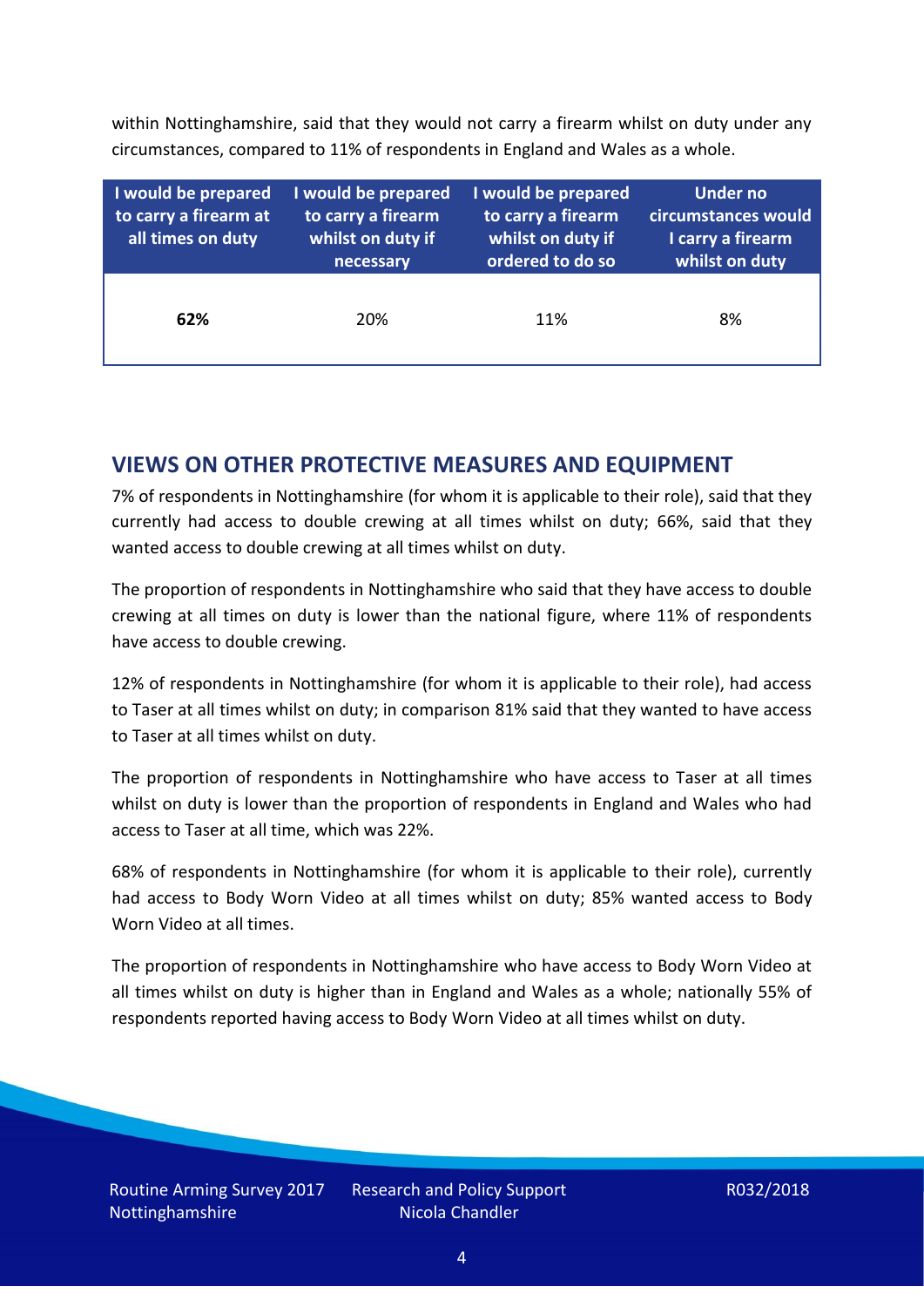| Officers regularly have access to (for<br>whom its applicable to their role): | <b>Double</b><br>crewing | <b>Body Worn</b><br><b>Video</b> | Taser |
|-------------------------------------------------------------------------------|--------------------------|----------------------------------|-------|
| <b>Never</b>                                                                  | 5%                       | 18%                              | 64%   |
| When deemed necessary by an officer<br>with appropriate authority             | 24%                      | 1%                               | 13%   |
| Upon my request whilst I am on duty                                           | 6%                       | 5%                               | 0%    |
| At all times whilst I am on duty                                              | 7%                       | 68%                              | 12%   |

#### **THREATS TO LIFE**

63% of respondents in Nottinghamshire said that they had felt that their life was in serious danger at least once in the last two years as a result of a threat by a member the public whilst on duty. This is higher than the 54% of respondents within England and Wales as a whole who felt that their life had been in serious danger in the last two years.

A more detailed breakdown of the number of times respondents in Nottinghamshire felt that their life had been in serious danger in the last two years is provided below.

|                                                                                                                                                                              | <b>None</b> | One | Two | Three to<br>four | Five to<br><b>six</b> | <b>Seven</b><br>or more |
|------------------------------------------------------------------------------------------------------------------------------------------------------------------------------|-------------|-----|-----|------------------|-----------------------|-------------------------|
| How many times in the<br>last two years have you<br>felt that your life was in<br>serious danger as a result<br>of a threat by a member<br>of the public, whilst on<br>duty? | 38%         | 17% | 14% | 18%              | 8%                    | 6%                      |

Research and Policy Support Nicola Chandler